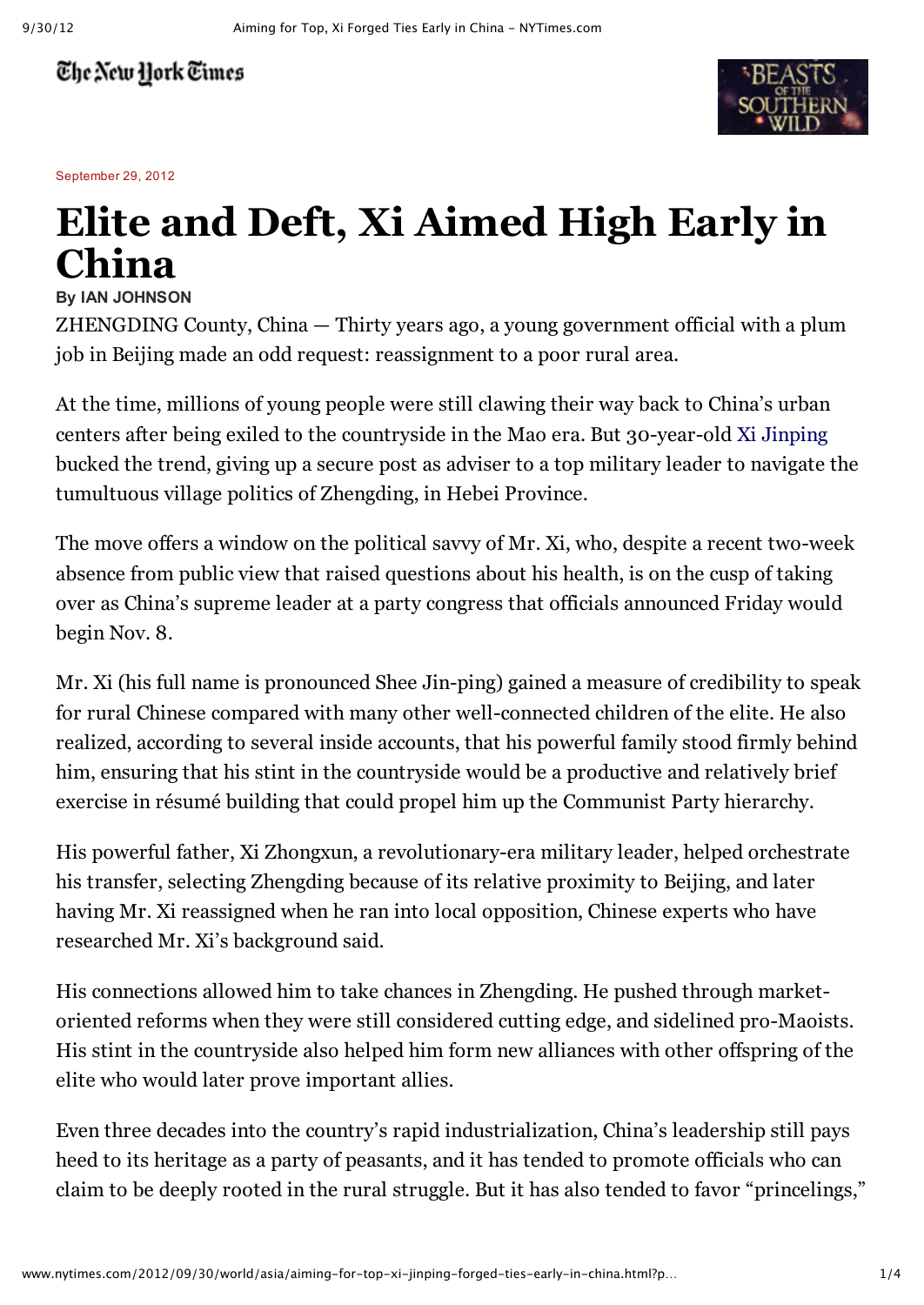## 9/30/12 Aiming for Top, Xi Forged Ties Early in China ‑ NYTimes.com

the privileged offspring of former leaders who had ties to the party's revolutionary history.

After his time in Zhengding, Mr. Xi could check both boxes.

"People think of him as being from the new generation of technocrats," says Jin Zhong, a Hong Kong-based analyst of Chinese political leaders. "But he's really a continuation of the red bureaucracy of his father's generation."

Mr. Xi's trajectory was similar to that of Bo Xilai, another princeling who used stints in the provinces to create an image of a bold reformer and champion of the poor before his career was derailed by a major scandal this year. Mr. Xi's stay in Zhengding, however, was characteristically more cautious, even as parts of it have entered modern Chinese political lore.

When Mr. Xi volunteered for rural duty in 1982, he did so along with two other up-andcoming officials, including Liu Yuan, son of the former head of state under Mao, Liu Shaoqi.

The men's decision to work at the grass roots caught the popular imagination after the author Ke Yunlu wrote a 1986 novel, "New Star," about a party secretary who takes modern, market ideas to a backward province. The official meets many troubles but manages to triumph.

The novel's hero was a composite character based on Mr. Xi and the other two young officials. The book was soon made into a popular television series and is still widely known as a classic of that early reform era.

What Mr. Xi found in Zhengding was less romantic than the novel. He had hoped to be a party secretary with direct authority over a town or county but the conservative provincial party secretary, Gao Yang, blocked that. Disgusted by inexperienced but well-connected princelings like Mr. Xi parachuting into his domain, Mr. Gao made him deputy party secretary of Zhengding.

Still, Mr. Xi took on the assignment with gusto. He wore a green army greatcoat from his involuntary service in another rural area under Mao, roaming the town night and day to survey its problems. Wang Youhui, a local official, wrote in a published essay that he recalls seeing Mr. Xi for the first time and being taken aback by his plain style.

"I realized that this guy, who from his style of dress made him look like a lad from the canteen crew, was the new deputy party secretary," Mr. Wang wrote.

Mr. Xi's biggest challenge was managing the county's roads, which were part of national north-south arteries. They were so bad  $-$  strewn with manure, dirt and grain left out to dry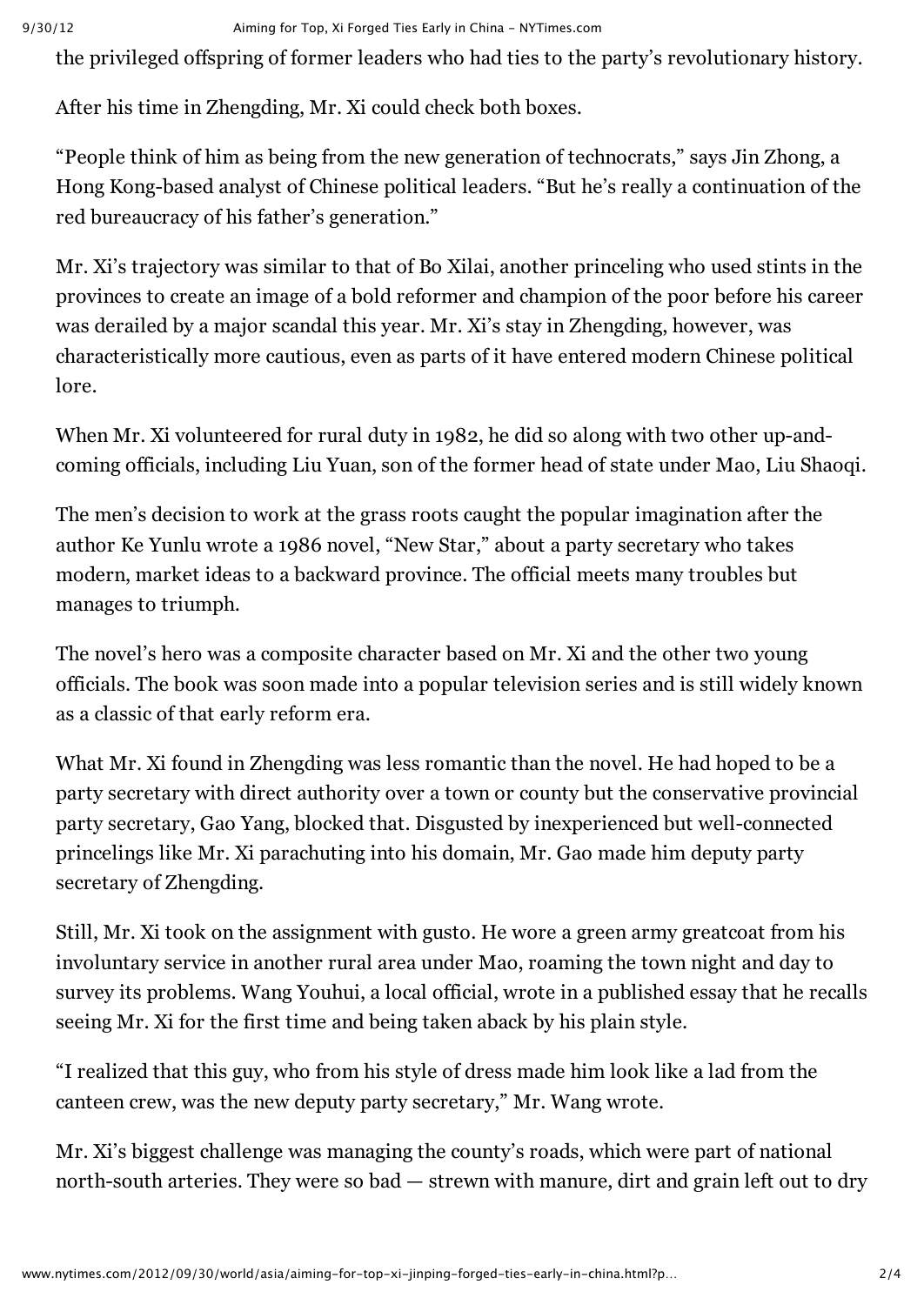— that the county was labeled in government reports as "chaotic, dirty and backward."

Mr. Xi took firm action. According to internal government histories, he held mandatory classes for 43,200 people  $-$  10 percent of the county's population  $-$  on how the roads should be handled. As a member of the county's Politics and Law Committee he also helped lead a draconian crackdown on crime, part of a nationwide attack on "Spiritual Pollution."

The county began holding show trials of criminals through the summer and autumn of 1983, according to these government accounts. Four people were executed in public on one occasion.

Later in 1983, Mr. Xi was promoted to party secretary and kept a firm hand on social issues. Under his leadership the local government strictly enforced the national one-child policy. According to internal government documents, the county sterilized 31,000 women and fit another 30,000 with intrauterine contraceptive devices.

Like the crime campaign, the family planning measures were part of a national policy and there is no evidence that Mr. Xi was more zealous than others. But it illustrates a truism for successful Chinese leaders — that social issues have to be dealt with firmly to create political space for market-opening economic measures.

It was in economics as well as personal connections that Mr. Xi stood out.

Zhengding was a grain-growing center, with peasants forced to grow huge amounts for central granaries. Mr. Xi formed a clever alliance with Maoists and used his family ties in Beijing to cut Zhengding's grain quota by one-quarter. That freed up farmers to use their land more lucratively, such as for raising fish, geese or cattle.

Mr. Xi caused even more of a stir in Zhengding when he tried to make it a center of television filming. State television was filming the classic novel "Dream of Red Mansions," which is set in a palace and surrounding grounds. Crews had already built an enormous replica of the park in Beijing. But Mr. Xi used his political connections to get the mansion built in Zhengding, meaning the cast had to travel six hours to Zhengding to shoot indoor scenes.

Despite local opposition, Mr. Xi pushed through a plan to spend three times the original amount in a bid to make the set permanent.

The story of building the television studio is now firmly part of Mr. Xi's official lore, touted as an example of his visionary economic leadership. In justifying the costs, he said it would help create a tourist attraction, and for many years it was popular because the television series was a huge hit. Several other shows were also filmed there in the 1980s and early